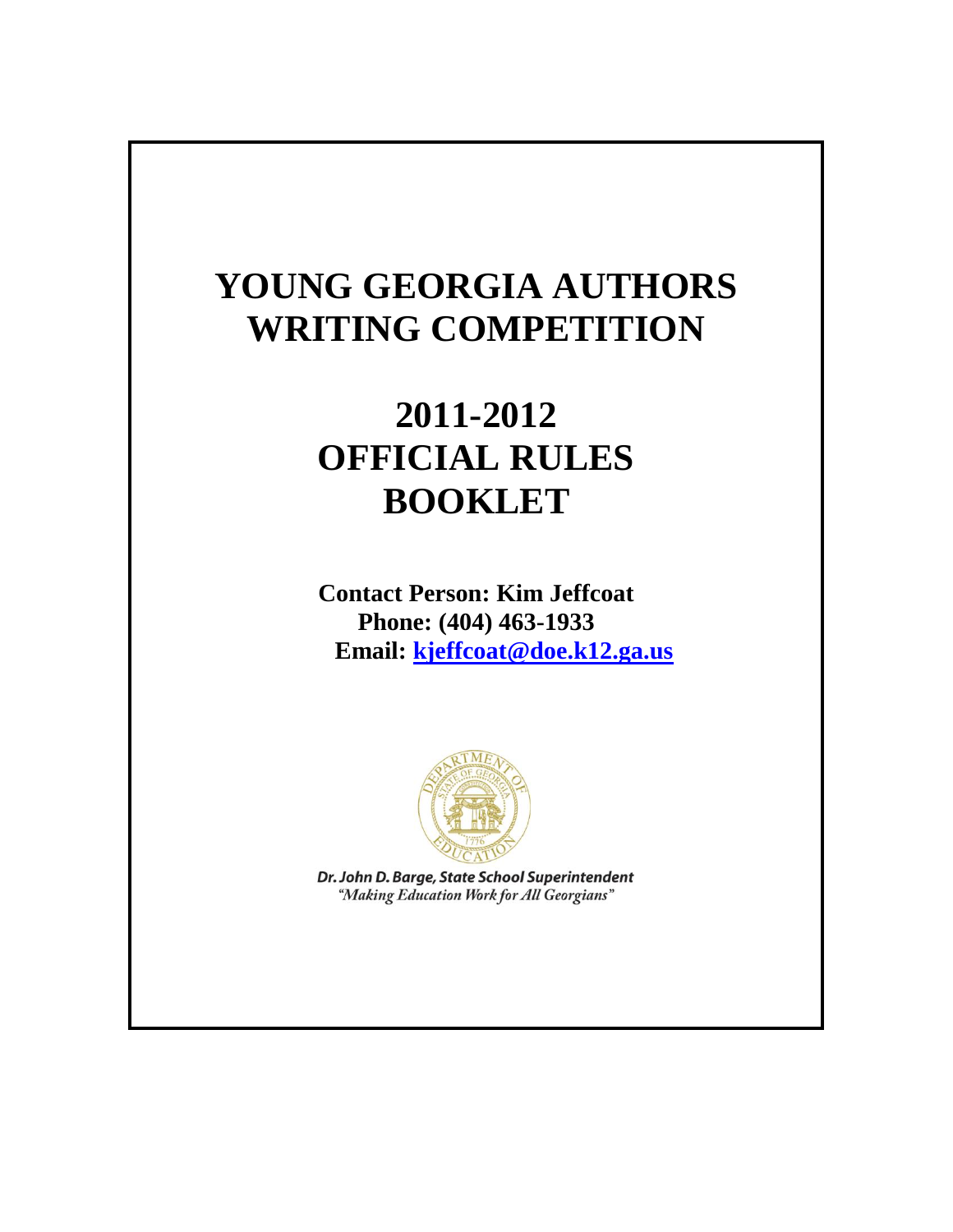### YOUNG GEORGIA AUTHORS **WRITING COMPETITION**

## **TABLE OF CONTENTS**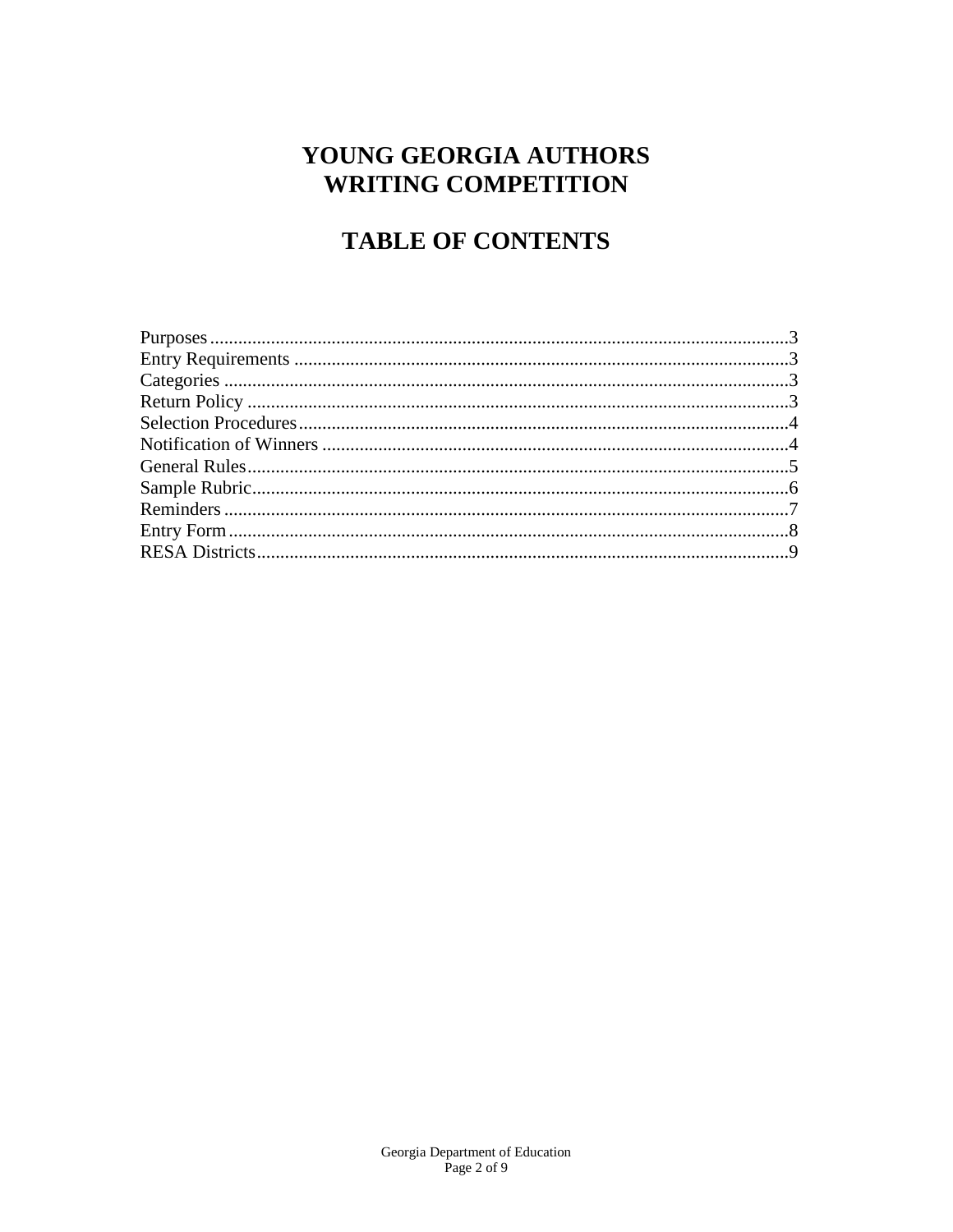### **YOUNG GEORGIA AUTHORS WRITING COMPETITION 2011-2012**

#### **PURPOSES**

The purposes of the Young Georgia Authors Writing Competition are

- to encourage students to develop writing that represents their best efforts
- to provide a context for schools to support and celebrate the writing successes of all students
- to encourage and recognize student achievement in writing throughout Georgia.

#### **ENTRY REQUIREMENTS**

All students currently enrolled in Georgia **public** schools, kindergarten through twelfth grade, may submit writing entries for the system level competition; however, the maximum number of writing entries any local system may submit to the state competition is **one per grade level**.

#### **CATEGORIES**

Any type of student writing is permissible. Entries may be short stories, poetry, essays, journals, personal narratives, reports, or any other original student writing.

#### **RETURN POLICY**

All writing entries become the property of the Georgia Department of Education. **Please keep a copy for your records. No booklets or bound copies will be accepted.**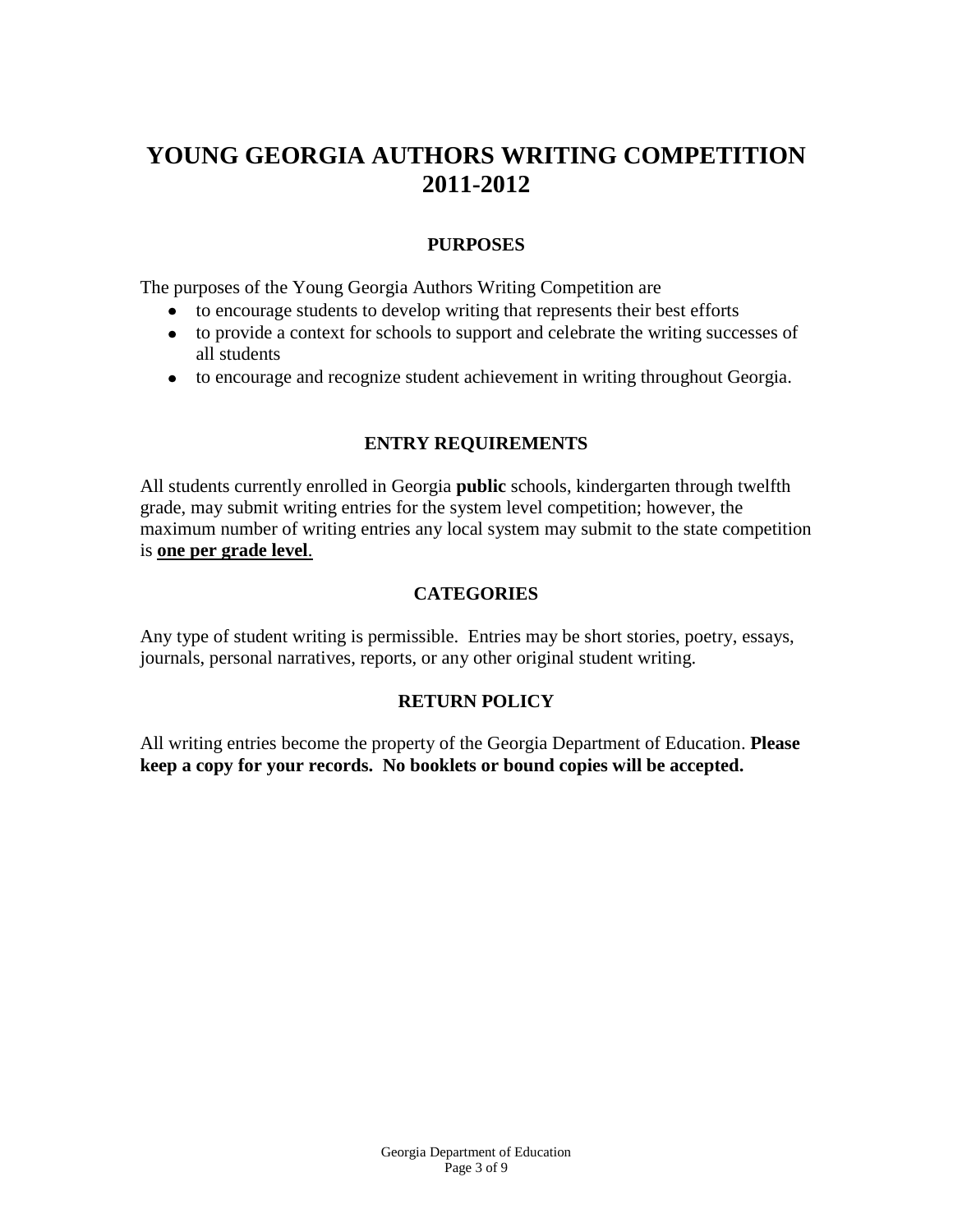### **YOUNG GEORGIA AUTHORS WRITING COMPETITION 2011-2012**

#### **SELECTION PROCEDURES**

**There must be evidence of a school system contest.** Entries sent by individual teachers, students, or schools that have not been a part of a school system contest will **NOT** be judged.

Each **school system** is allowed only **one winner** for each **grade level**. **Dual system entries at any grade level will be disqualified.**

The winning entries from each school system must be received by the Georgia Department of Education **no later than Friday, April 13, 2012**. Writing entries will be grouped and judged according to the school system's Regional Educational Service Agencies (RESA).

Judges will be selected by the staff of the Academic Standards Division of the Georgia Department of Education and/or the English/Language Arts consultant at each RESA. All judges will be chosen from members of the education profession and/or the community at large. Judges will not have access to other judges' scores or have knowledge of the authors of the entries being judged.

#### **NOTIFICATION OF WINNERS**

**School System Winners:** All winning writing entries for each grade level from the school system level of competition are due to Kim Jeffcoat, Georgia Department of Education, 1762 Twin Towers East, 205 Jesse Hill Jr. Dr., SE, Atlanta, Georgia 30334. They should be **received by Friday, April 13, 2012.**

**RESA District Winners:** Notification of RESA district winners will be announced to each RESA. These winning entries will be submitted to the state level of competition.

**State Winners:** State winners will be recognized and introduced during a recognition ceremony at the Georgia Department of Education.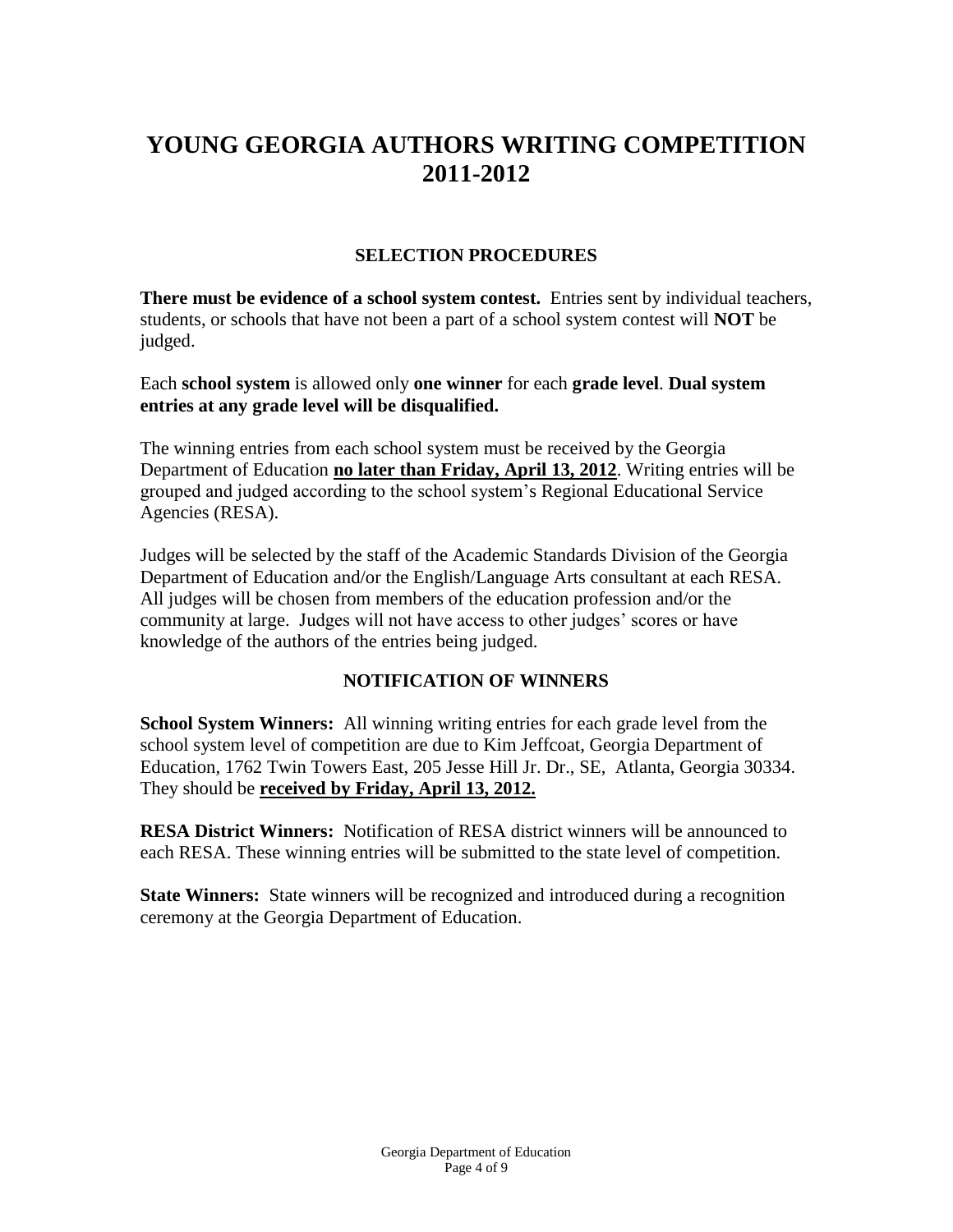### **YOUNG GEORGIA AUTHORS WRITING COMPETITION 2011-2012**

### **GENERAL RULES**

- 1. Students may submit one writing entry at their level of competition. Each writing entry must be submitted separately and accompanied by an Entry Form. The Official Entry Form is found on page 8 of this booklet and may be reproduced as needed.
- 2. All entries submitted must be the student's original work**.** The writing entry should be either typed or neatly handwritten on 8 1/2 X 11 inch paper. Exceptions to paper size are allowed for kindergarten and first grade entries. **Students should write on one side of the paper only. Writing entries are limited to five pages**. **If typed**, entries must be **double- spaced with a minimum of a 12 point font.** Dictated stories will not be accepted.
- 3. **Each original student writing entry and a copy of the writing entry must be accompanied by an Official Entry Form signed by the student, the teacher, the parent/guardian, and the person designated as the local school system's writing coordinator. Incomplete entry forms will be eliminated from consideration.**
- 4. **There should not be any information on the student's original writing entry or on the copy which could identify the student, the school, or the system.**
- 5. **Writing entries submitted will not be returned. Please make copies prior to submitting student work.** Bound books **must not** be submitted.
- 6. System winners are due to the Georgia Department of Education no later than 4 p.m. on **April 13, 2012.**
- 7. **All entries must be the original work of the student**. **All edits and revisions must be performed by the student. (No one should modify, alter, or influence the student's writing.)**
- 8. In order to recognize Young Georgia Authors Writing Competition winners on the web page and by other educational/professional organizations, it is **required** that parents/guardians sign their name on the Entry Form.
- 9. Please address questions to Kim Jeffcoat, State Coordinator for English Language Arts and Literacy (404-463-1933 or [kjeffcoat@doe.k12.ga.us\)](mailto:kjeffcoat@doe.k12.ga.us).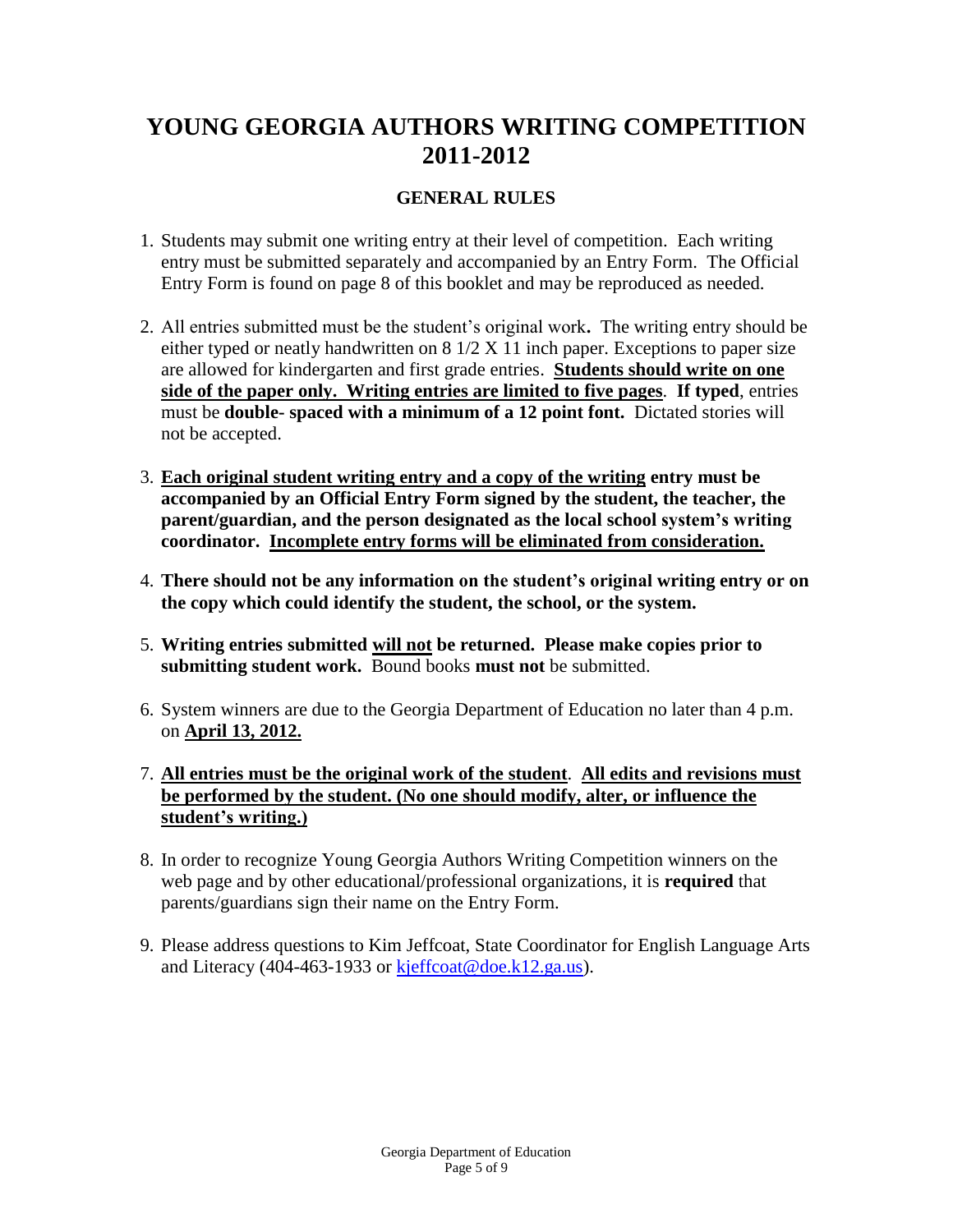### **YOUNG GEORGIA AUTHORS WRITING COMPETITION 2011-2012 Sample Rubric**

Directions: The categories are divided into four domains as reflected in the Georgia Performance Standards: Ideas, Style, Organization, and Conventions. The maximum score is 50 points. The maximum points in each sub-category in the domains are 5.

#### **Judge's Name \_\_\_\_\_\_\_\_\_\_\_\_\_\_\_\_\_\_\_\_\_\_\_\_\_\_\_\_\_\_\_\_\_\_\_\_\_\_\_\_\_\_\_\_\_\_\_\_\_\_\_\_\_**

### **Entry Number \_\_\_\_\_\_\_\_\_\_\_\_\_\_\_\_\_\_\_\_\_\_\_\_\_\_\_\_\_\_\_\_\_\_\_\_\_\_\_\_\_\_\_\_\_\_**

| <b>DOMAIN</b>       | <b>SUB-CATEGORY</b>                 | <b>MAXIMUM PTS.</b> | <b>TOTAL POINTS</b> |
|---------------------|-------------------------------------|---------------------|---------------------|
|                     |                                     |                     |                     |
| <b>IDEAS</b>        |                                     |                     |                     |
| 40%                 | <b>Depth of Development</b>         | 5                   |                     |
|                     | <b>Sense of Completeness</b>        | 5                   |                     |
|                     | <b>Focus</b>                        | 5                   |                     |
|                     | <b>Relevance of Detail</b>          | 5                   |                     |
|                     |                                     |                     |                     |
| <b>STYLE</b>        |                                     |                     |                     |
| 20%                 | <b>Voice</b>                        | 5                   |                     |
|                     | <b>Diction</b>                      | 5                   |                     |
|                     |                                     |                     |                     |
| <b>ORGANIZATION</b> |                                     |                     |                     |
| 20%                 | <b>Sequence of Ideas</b>            | 5                   |                     |
|                     | Appropriate                         | 5                   |                     |
|                     | Organizational<br><b>Strategies</b> |                     |                     |
|                     |                                     |                     |                     |
| <b>CONVENTIONS</b>  |                                     |                     |                     |
| 20%                 | <b>Clarity of Meaning</b>           | 5                   |                     |
|                     | <b>Overall Mechanics</b>            | 5                   |                     |
| <b>TOTAL POINTS</b> |                                     |                     |                     |

#### **COMMENTS:**

**\_\_\_\_\_\_\_\_\_\_\_\_\_\_\_\_\_\_\_\_\_\_\_\_\_\_\_\_\_\_\_\_\_\_\_\_\_\_\_\_\_\_\_\_\_\_\_\_\_\_\_\_\_\_\_\_\_\_\_\_\_\_\_\_\_\_\_\_\_\_\_\_**

**\_\_\_\_\_\_\_\_\_\_\_\_\_\_\_\_\_\_\_\_\_\_\_\_\_\_\_\_\_\_\_\_\_\_\_\_\_\_\_\_\_\_\_\_\_\_\_\_\_\_\_\_\_\_\_\_\_\_\_\_\_\_\_\_\_\_\_\_\_\_\_\_ \_\_\_\_\_\_\_\_\_\_\_\_\_\_\_\_\_\_\_\_\_\_\_\_\_\_\_\_\_\_\_\_\_\_\_\_\_\_\_\_\_\_\_\_\_\_\_\_\_\_\_\_\_\_\_\_\_\_\_\_\_\_\_\_\_\_\_\_\_\_\_\_**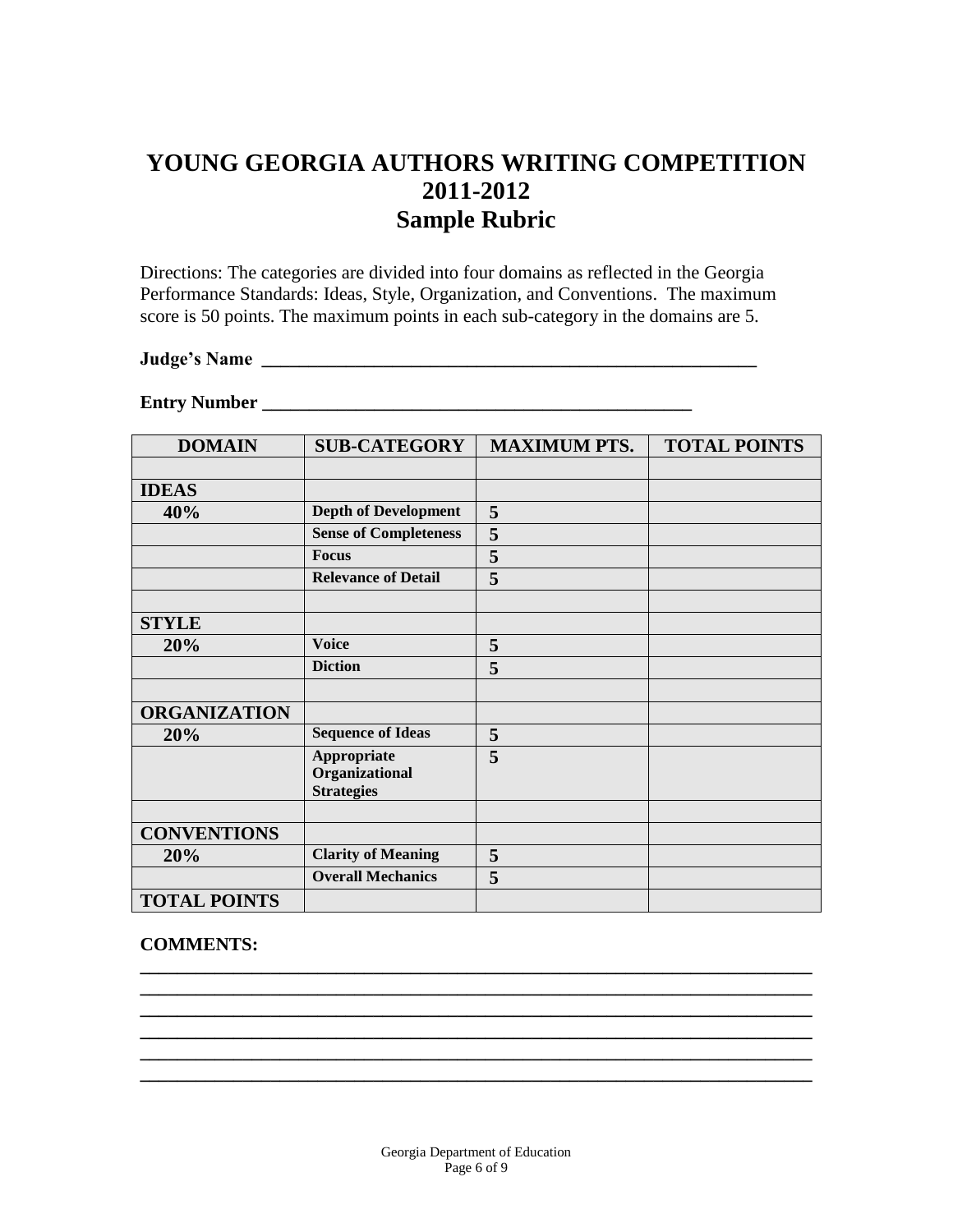#### **Important Things to Remember**

Please take a few minutes to read over the following points. This will help to ensure that the proper steps are taken when entering student writing in the Young Georgia Authors Writing Competition.

- **Each school system should designate a system level coordinator who will need to sign all K-12 entry forms**. This provides evidence that entries were a part of a school system competition. Contact your local county office to obtain the name of your system coordinator. Please make sure that the RESA district is also included on each entry form. (Refer to page 9 for a list of RESA districts in Georgia.)
- **Send the original copy of the writing, one additional copy, and the entry form. \*\*\*It is imperative that you send this additional copy!**
- Staple these pages together with the **entry form on top.**
- **MAKE SURE that the student's name does not appear on the copies of the writing entry. The easiest way to ensure this is to have the student's name on the entry form only.**
- Each school system should send in its grade level winners in the same packet.
- Make sure that there is a parent/guardian signature on **EACH** student entry.
- Please verify that **all** information on the entry form is **legible as well as correct.**
- Only one entry per grade level will be accepted from a school system regardless of genre. (For example: A school system may **not** submit a prose and a poetry entry for the same grade level.)
- Use the following sample and attach a cover sheet that lists your school system's winning entries. This sheet should accompany the students' writings that are submitted to GADOE.

| Grade | Student | Title | School | System | <b>RESA</b> |
|-------|---------|-------|--------|--------|-------------|
| K     |         |       |        |        |             |
| 1st   |         |       |        |        |             |
| 2nd   |         |       |        |        |             |
| 3rd   |         |       |        |        |             |
| 4th   |         |       |        |        |             |
| 5th   |         |       |        |        |             |
| 6th   |         |       |        |        |             |
| 7th   |         |       |        |        |             |
| 8th   |         |       |        |        |             |
| 9th   |         |       |        |        |             |
| 10th  |         |       |        |        |             |
| 11th  |         |       |        |        |             |
| 12th  |         |       |        |        |             |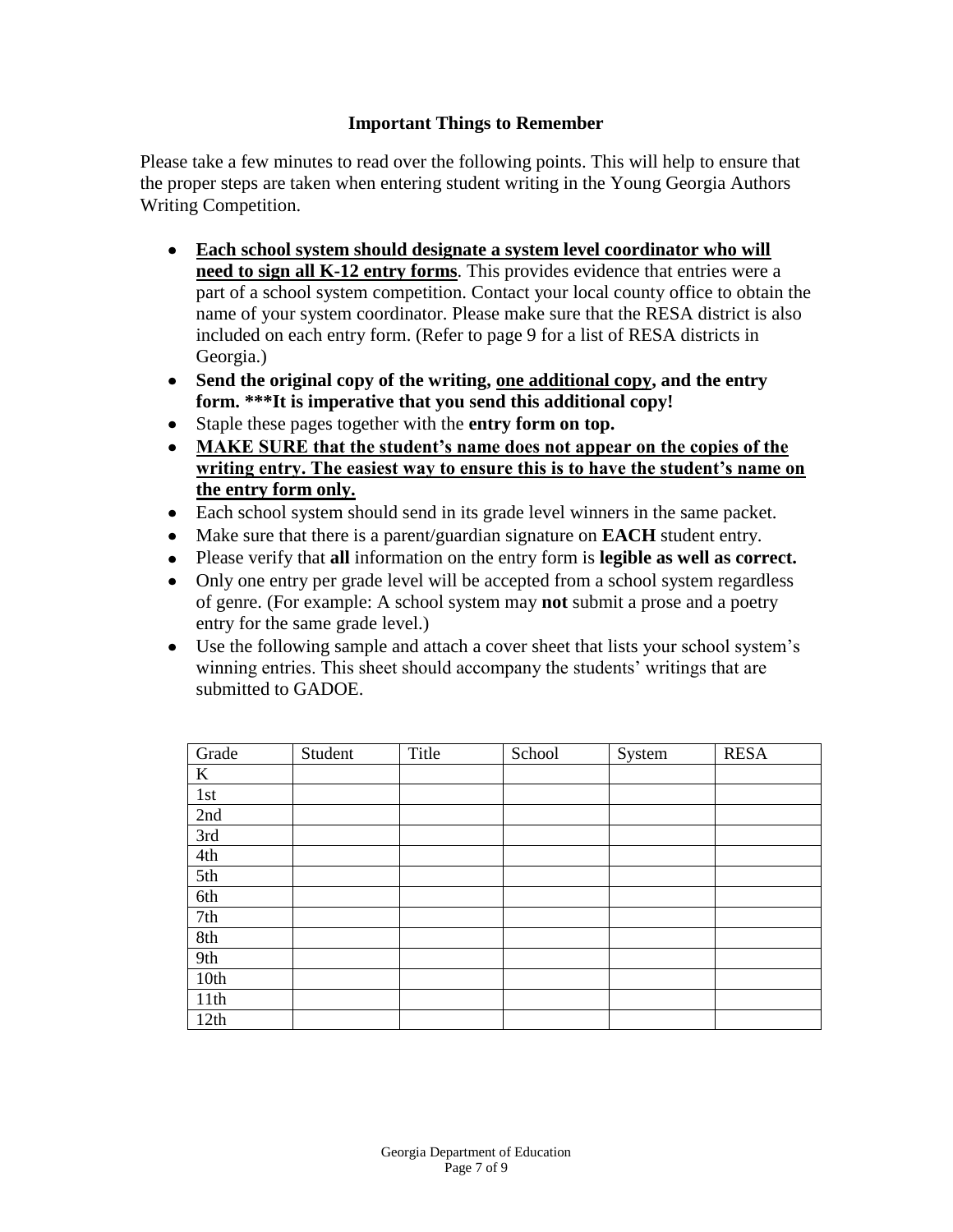| YOUNG GEORGIA AUTHORS WRITING COMPETITION                                                                                                                                                                                                                          |      |                        |  |  |  |  |
|--------------------------------------------------------------------------------------------------------------------------------------------------------------------------------------------------------------------------------------------------------------------|------|------------------------|--|--|--|--|
| <b>2011-2012 ENTRY FORM</b>                                                                                                                                                                                                                                        |      |                        |  |  |  |  |
| Due at the Georgia Department of Education by April 13, 2012.<br>Type or print all information. Copy this form as needed and attach to all original writing entries.                                                                                               |      |                        |  |  |  |  |
|                                                                                                                                                                                                                                                                    |      |                        |  |  |  |  |
|                                                                                                                                                                                                                                                                    |      |                        |  |  |  |  |
|                                                                                                                                                                                                                                                                    |      |                        |  |  |  |  |
|                                                                                                                                                                                                                                                                    |      |                        |  |  |  |  |
| Street/P.O.Box                                                                                                                                                                                                                                                     | City | Zip Code               |  |  |  |  |
|                                                                                                                                                                                                                                                                    |      | (teacher or principal) |  |  |  |  |
| School's phone number $(\_\_)$                                                                                                                                                                                                                                     |      |                        |  |  |  |  |
|                                                                                                                                                                                                                                                                    |      |                        |  |  |  |  |
| Street/P.O. Box                                                                                                                                                                                                                                                    | City | Zip Code               |  |  |  |  |
|                                                                                                                                                                                                                                                                    |      |                        |  |  |  |  |
|                                                                                                                                                                                                                                                                    |      |                        |  |  |  |  |
|                                                                                                                                                                                                                                                                    |      |                        |  |  |  |  |
|                                                                                                                                                                                                                                                                    |      |                        |  |  |  |  |
| *Signature of Parent/Guardian<br>** Parental permission is required to allow winners to receive recognition and to have the winning entries published on the Georgia<br>Department of Education's web page and by other educational or professional organizations. |      |                        |  |  |  |  |
| This writing entry is my own original, unassisted work and represents my best writing efforts.                                                                                                                                                                     |      |                        |  |  |  |  |
| <b>Student's Signature</b>                                                                                                                                                                                                                                         |      |                        |  |  |  |  |
| <b>Teacher's Signature</b>                                                                                                                                                                                                                                         |      |                        |  |  |  |  |
| ******Local System Writing Coordinator's Signature****** very important                                                                                                                                                                                            |      |                        |  |  |  |  |
| • Unsigned and/or incomplete forms will disqualify the entry.<br>• Attach this form to the top of each student's original writing entry along with one copy. Photocopy<br>extra entry forms as needed.                                                             |      |                        |  |  |  |  |
| • No writing entries will be returned. Please make extra copies for students and parents before<br>submission.                                                                                                                                                     |      |                        |  |  |  |  |
| • Please mail this form with each original writing entry and one copy of the entry to                                                                                                                                                                              |      |                        |  |  |  |  |
| <b>Kim Jeffcoat</b><br><b>Young Georgia Authors Writing Competition</b>                                                                                                                                                                                            |      |                        |  |  |  |  |

**Young Georgia Authors Writing Competition Georgia Department of Education 1762 Twin Towers East 205 Jesse Hill Jr. Dr., SE Atlanta, Georgia 30334-5040**